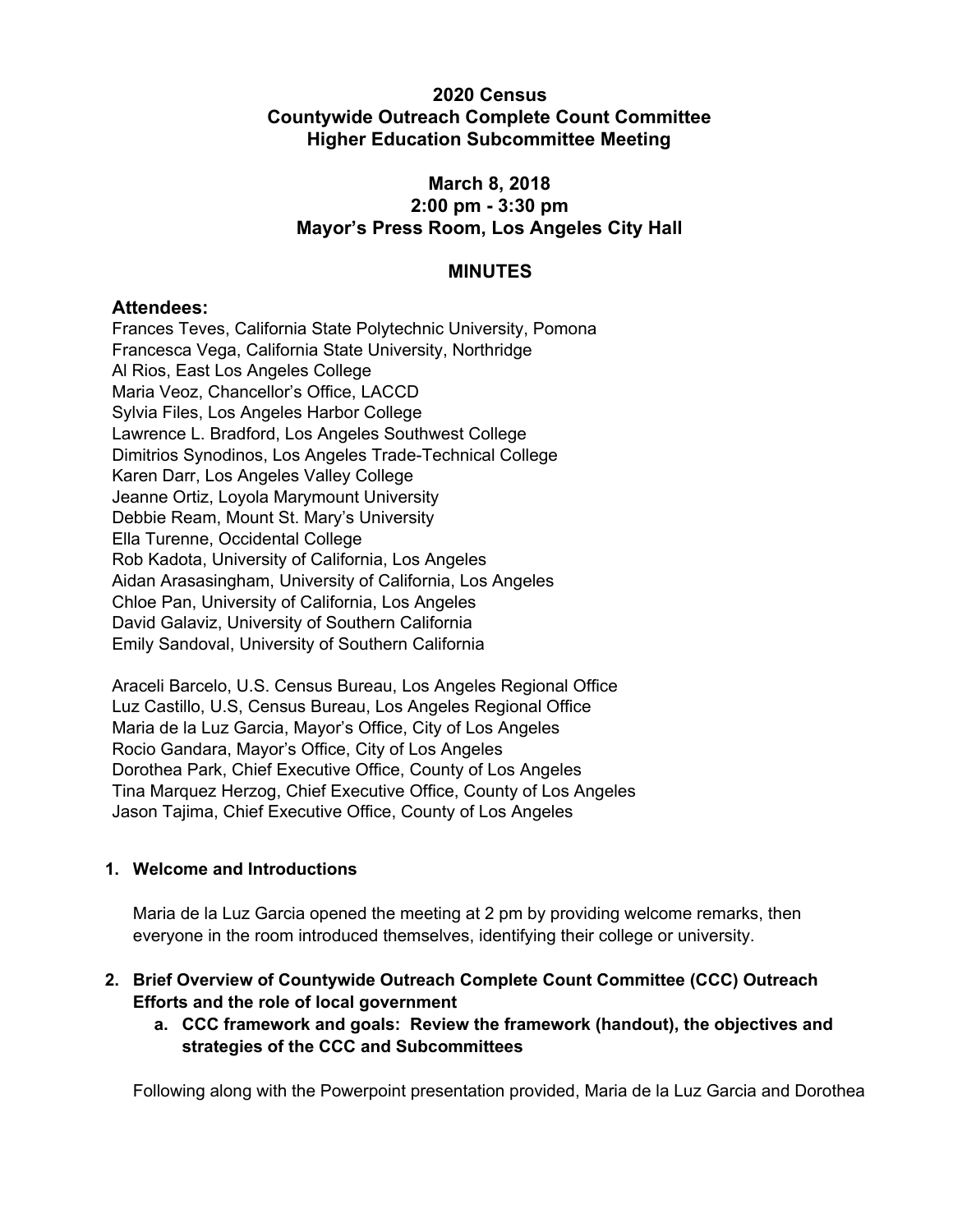Park provided a brief overview of the Countywide Outreach CCC and the overall region wide Census outreach efforts the City & County have partnered to undertake to ensure a complete count in 2020.

# **3. Impact of the 2020 Census on Higher Education**

**a. Discuss how demographic statistics from Census driven data provides characteristics of students that reside in neighborhoods and communities surrounding colleges and universities.**

Dimitrios Synodinos from Los Angeles Trade-Technical College indicated that 30% of their students are considered homeless (i.e. live in their cars, on someone's sofa) and have no permanent home address.

Luz Castillo, Partnership Specialist from the U.S. Census Bureau, provided information on how the Census Bureau counts college students. She indicated they will work directly with colleges and universities to count the students living in dorms on campus (group quarters). Colleges and universities can submit an electronic or paper count to the Census Bureau, who can also drop off Census questionnaires at the college or undertake in person interviews. International students living in Los Angeles on April 1, 2020 will be counted here. Students living off campus will be counted in the traditional way (online questionnaire). The nonresponse follow up for students will start earlier than the regular nonresponse follow up period.

# **4. County Low Response Score Mapping Tool Live Demonstration: How to identify and learn characteristics of Hard-to-Survey areas near institutions of higher education** <http://rpgis.isd.lacounty.gov/lrs/>

Jason Tajima reviewed the slides in the Powerpoint presentation that focus on the County's mapping tool. He went over the 16 variables from the Census Planning Database that help inform the location of hard to count populations. Using the County's mapping tool, he illustrated the Low Response Score or LRS that the U.S. Census Bureau created to predict areas that are less likely to respond to the Census, or hard-to-survey. He reviewed all the maps he had created for each college or university present at the meeting using the County's mapping tool to highlight the LRS for the census block groups surrounding each campus.

Further, Jason highlighted that 44% of census block groups in LA County have a very high LRS, meaning that about 4.5 million people are considered hard to count.

David Galaviz from the University of Southern California pointed out that they have two campuses, University Park and the health campus.

Dimitrios Synodinos indicated that the community college system is so big that some students attend more than one campus, which could potentially lead to double counting these students.

One of the representatives from UCLA asked if one is able to search by community names in the County's mapping tool.

Luz Castillo shared that the census questionnaire will be available online on March 23, 2020, and that the nonresponse follow up period will start on May 15, 2020.